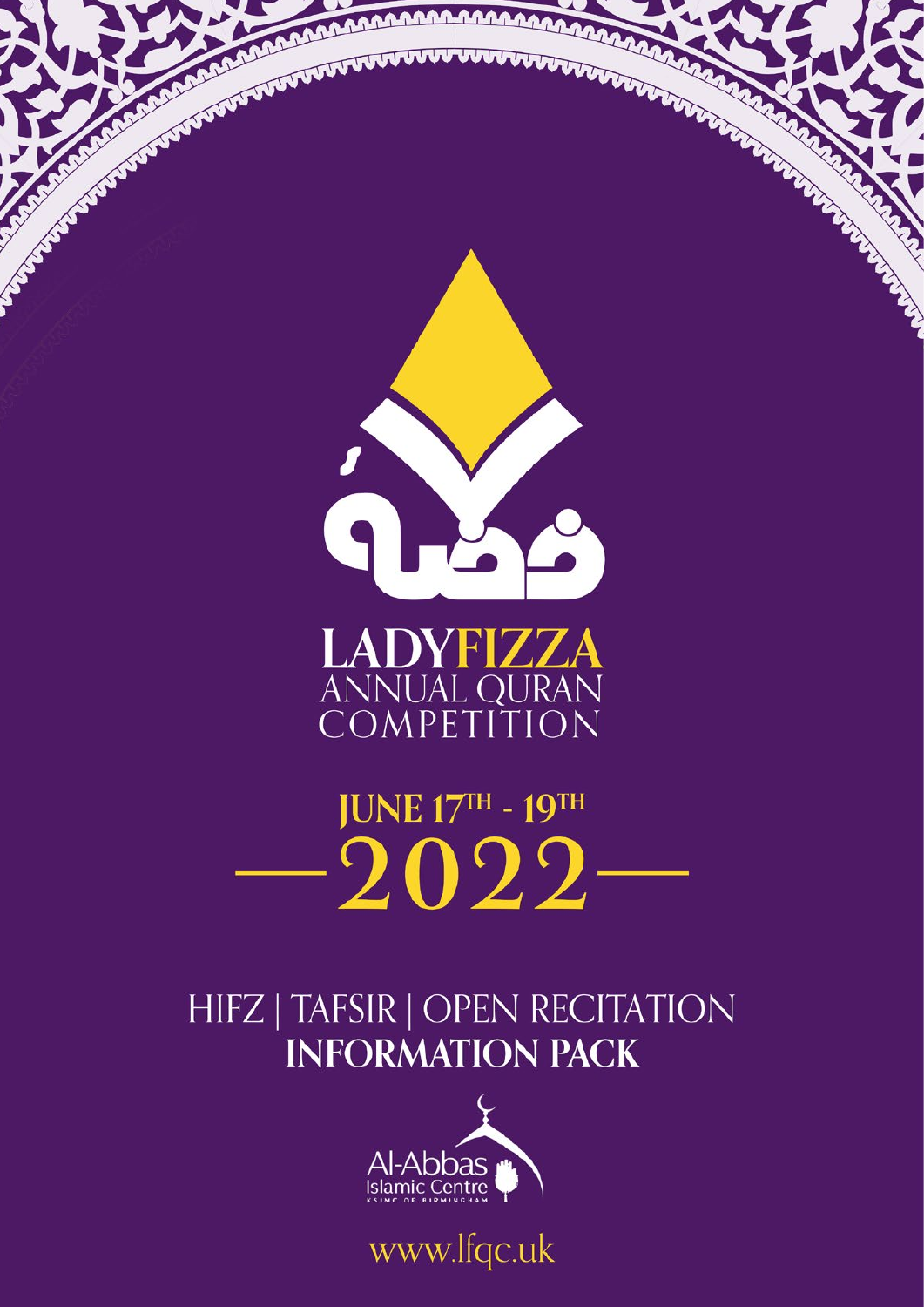### **Introduction**

The competition is named after Lady Fizza (AS) who was well known as the woman who only spoke verses of Quran.

Through the competition we aim to help participants and observers alike build a relationship with the Quran. Whether memorising chapters, improving recitation, discussing the verses through tafseer or even just by watching others, we hope children, youth and adults in our community will further develop a love of the book.

The competition will take place in Birmingham from the 17<sup>th</sup> - 19<sup>th</sup> of June 2022 and will provide an opportunity for a range of individuals to participate. The competition will be split into three categories; Hifz, Tafseer and Open Recitation.

### **Important Dates and Registration Fees**

*Registration Fees (non-refundable):* Under 16's £5 per category 16+ £10 per category

*Registration is open until* 18th March 2022, 23:59 hrs *Cancellation deadline:* 17th April 2022, 23:59 hrs Any cancellations or drop-outs after this date will be subject to a £10 cancellation fee.

> **Competition dates:** 17<sup>th</sup> June 2022 to 19<sup>th</sup> June 2022 *Closing ceremony and awards:* 19th June 2022

> > **Register at** [www.lfqc.uk](http://www.lfqc.uk) #LFQC2022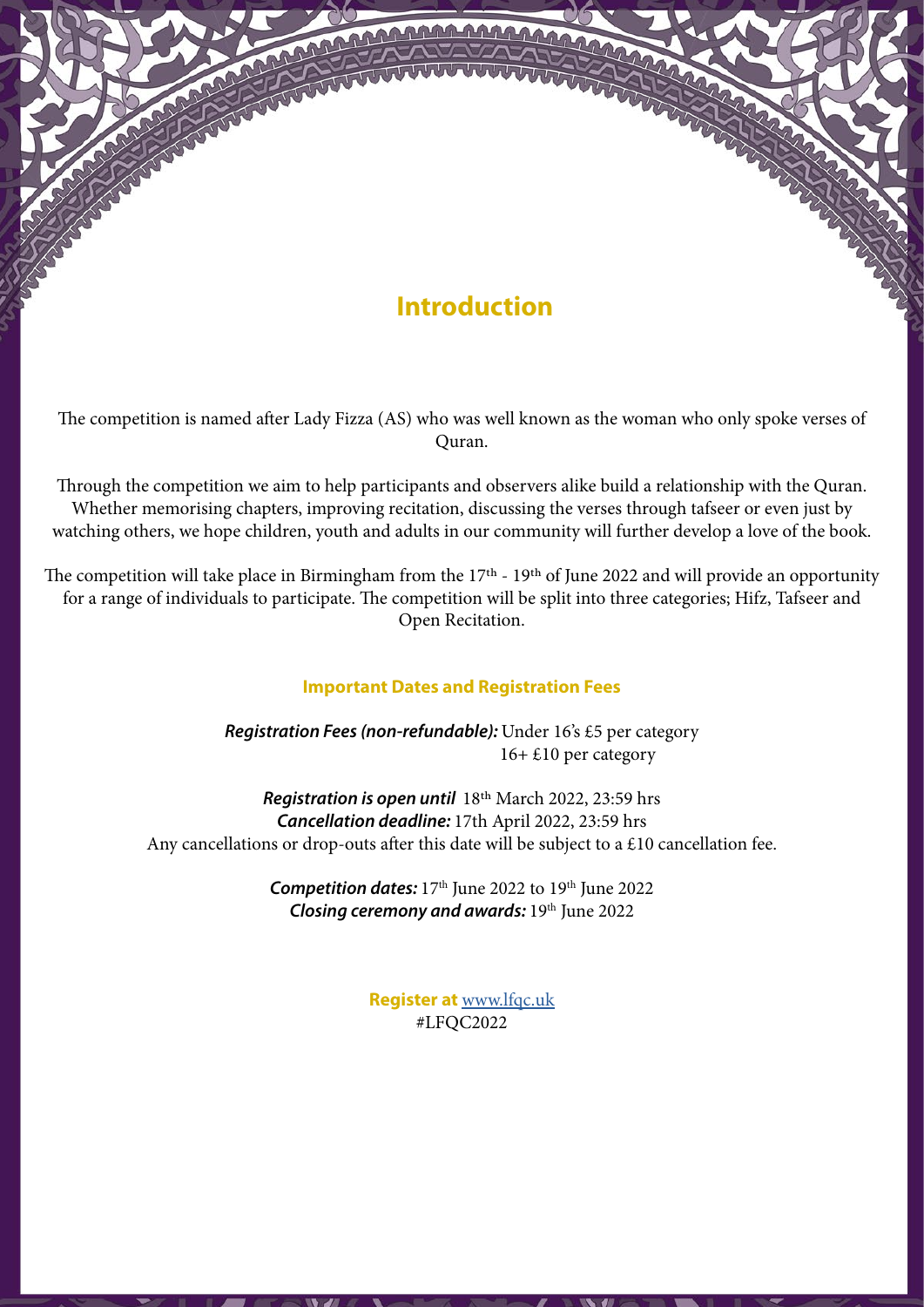### **Contents**

mm

| <b>Age and Recitation Category Details</b>          |    |
|-----------------------------------------------------|----|
| <b>Judging Criteria</b><br><b>Competition Rules</b> | 6  |
|                                                     |    |
| <b>Useful Resources</b>                             | 13 |
| <b>Examples of Quranic Script</b>                   | 14 |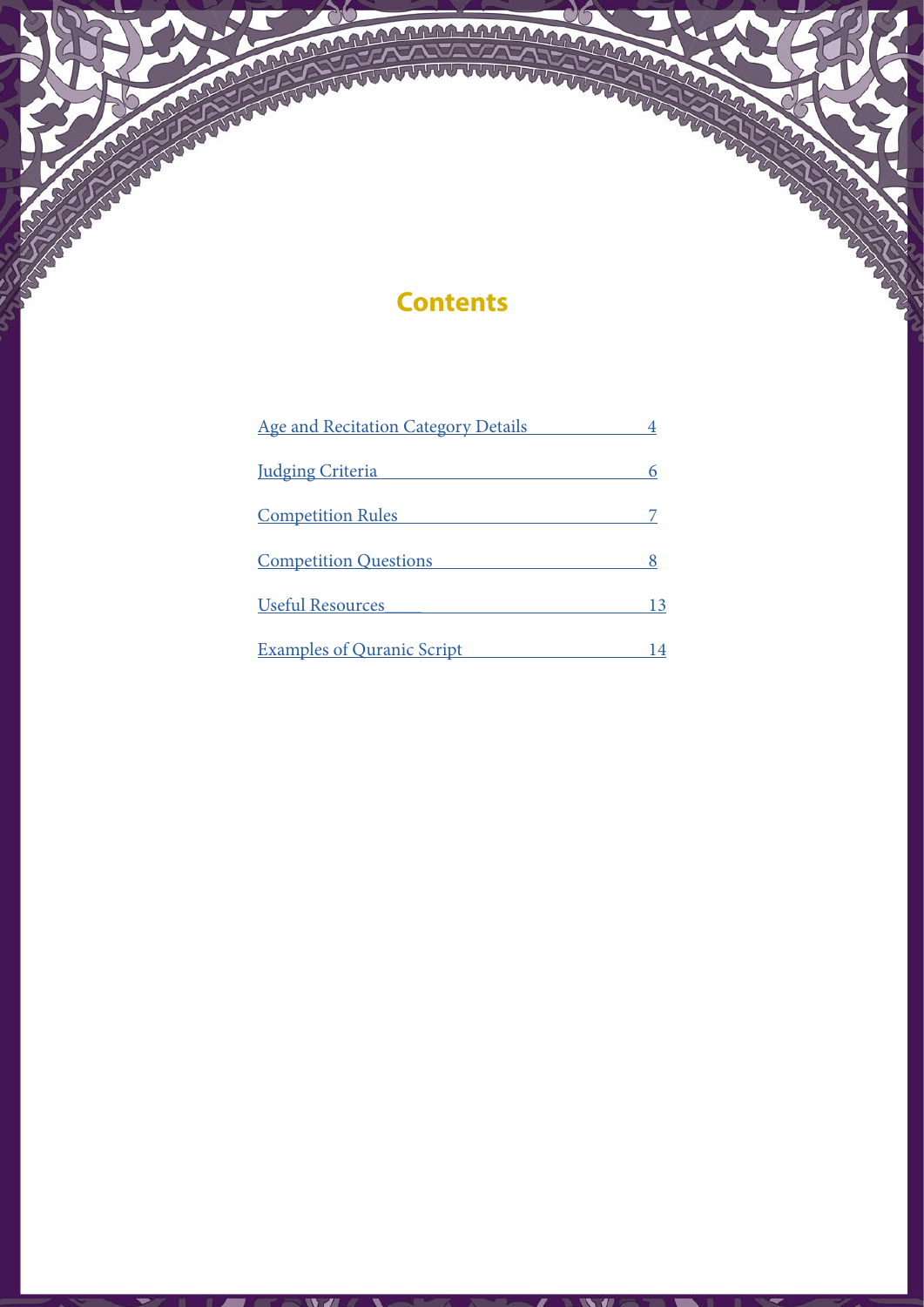# **Age and Recitation Categories**

- <span id="page-3-0"></span>• 5-7yrs – Open Recitation and Hifz
- 8-11yrs Open Recitation, Hifz and Tafseer
- 12-15yrs Open Recitation, Hifz and Tafseer
- 16+yrs Open Recitation, Hifz and Tafseer\*

\* *If there are enough applications for 16-21yrs Tafseer, a new category will be created and participants will be notified before the cancellation date.* 

### *Open Quran Recitation:*

#### *Under 16*

Participants will have been given chapters or verses to prepare prior to the competition. On the day of the competition, participants will be asked to recite either a selection or the multiple chapters that they have prepared. For smaller chapters, they may be asked to recite the entire chapter. The selections will be randomly chosen on the day.

#### *16+*

The participant will be required to recite a selection from any part of the Holy Qur'an which has been randomly selected. Prior to this, the participant would be unaware of the sections they will be reciting. Depending on the speed and quality of the recitation the judges will decide how much the participant would recite, up to a maximum of 2 pages (Uthman Taha script).

### *Hifz (All Ages):*

The participant is expected to memorise *all* of the chapters or verses given. On the day, the participant will be asked to recite from separate areas from anywhere in their hifz schedule. This may not be from the beginning of the chapter. For smaller chapters, participants may be expected to complete recitation of the entire chapter/s. The judges would initiate by reciting a verse or the end of a previous verse, the participant is then expected to continue.

*The Chapters and verses for Hifz and Open Recitation can be found in the [competition questions section](#page-7-0) on page 8.*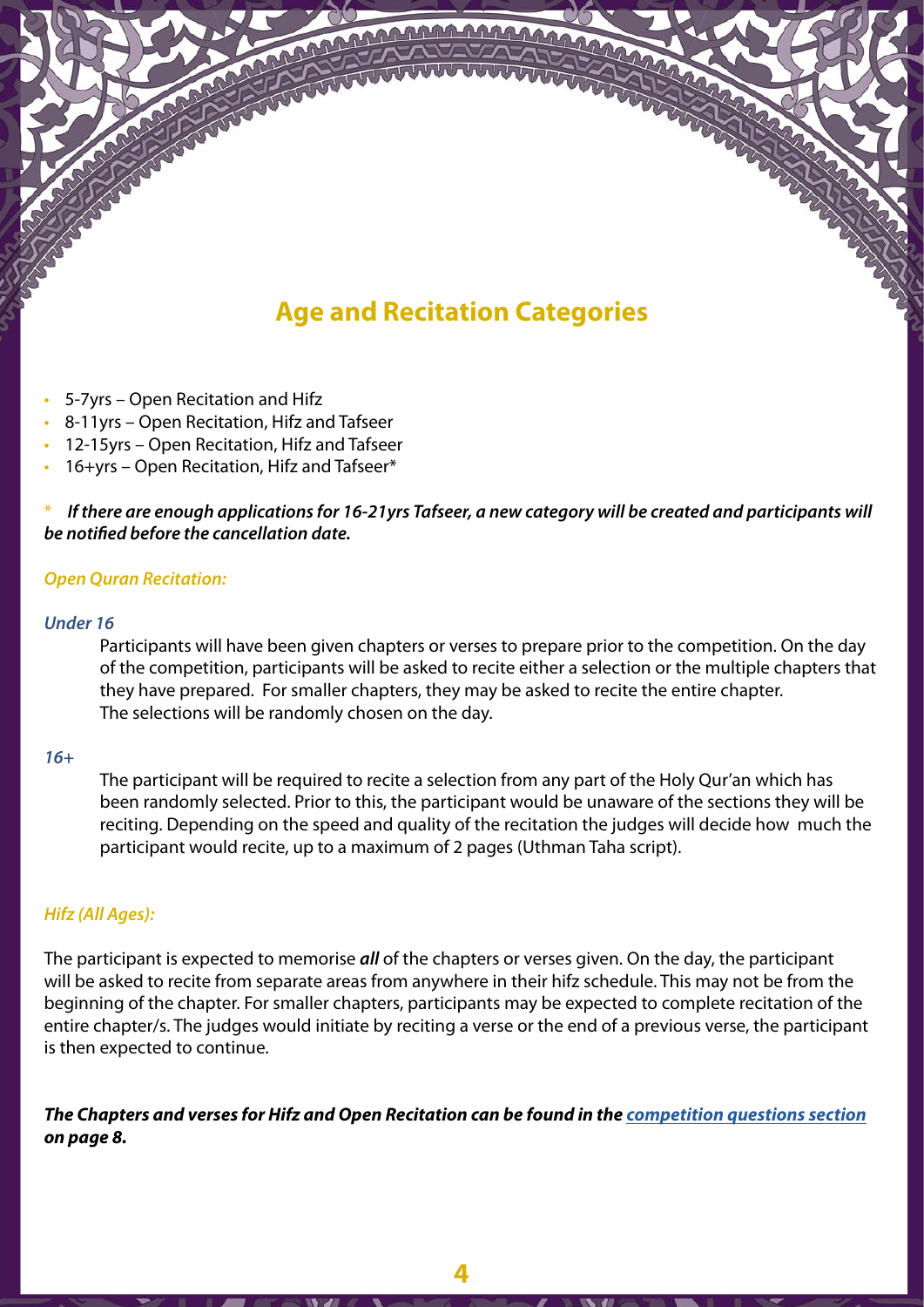### *Tafseer (all ages):*

Participants will be given verses or a small chapter to research and prepare for in advance. They are able to use any reference material to prepare as long as they are able to quote the source of their research if asked. Recommended tafaseer references are provided later in this information pack.

#### *Tafseer 8-11yrs*

On the day, each participant will be given an allocated time to provide a general explanation of the *entire chapter.* The judges will then question the participant based on any or all of the verses in the chapter or things that have been mentioned by the participant in their presentation.

Participants can quote and refer to a tafseer in any language. The judges are able to read out the verses in Arabic and/or English (once) before the participant starts.

#### *Tafseer 12-15yrs and 16+ (16-21yrs and 21yrs+ subject to number of participants)*

*On the day, each participant will be given an allocated time to provide a general explanation of 2 verses (from the allocated verses).* 

#### *One of these verses will be randomly selected and one can be chosen by the participant.*

For each verse, the judges will then question the participant based on the general explanation they presented. Participants can quote and refer to a tafseer in any language.

This year, participants will be allowed to bring one single-sided A4 page of written information/notes and have access to a copy of the Arabic Holy Qur'an for reference.

*The Chapters and verses for Tafseer can be found in the [competition questions section](#page-7-0) on page 8. For more information on the judgin criteria, refer to page 6.*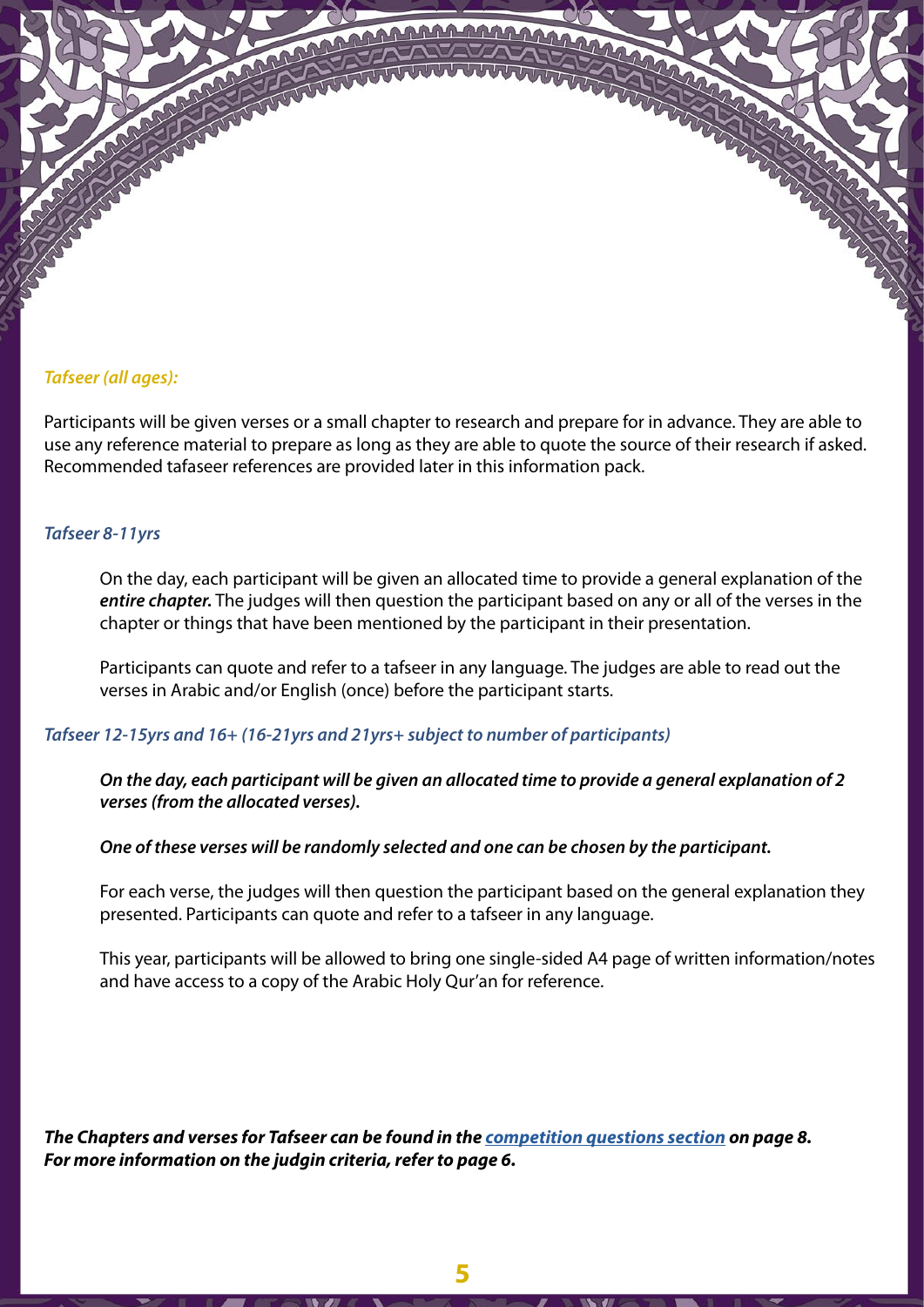# **General Judging Criteria**

### <span id="page-5-0"></span>**Hifz and Open Recitation**

- 1. Accuracy e.g. is the recitation correct/incorrect
- 2. Fluency pace of recitation, continuity of recitation, stopping and pausing at appropriate places and breath control
- 3. Makhaarij correct pronounciation of letters and words
- 4. Rules of Tajweed
- 5. Lahn style of recitation

The judging criteria for the Hifz category will include all of the above but more emphasis will be placed on the memory/memorisation of the participant.

### **General Tafseer Marking Guide**

- 1. General understanding of the verse/surah (e.g. historical background)
- 2. Cross referencing (e.g. other verses, tafaseer, Hadith, interfaith views)
- 3. Clarity of explanation
- 4. Ability to answer questions
- 5. Lessons learnt and implementation

*More detailed information regarding the judging criteria will be shared with participants in due course.*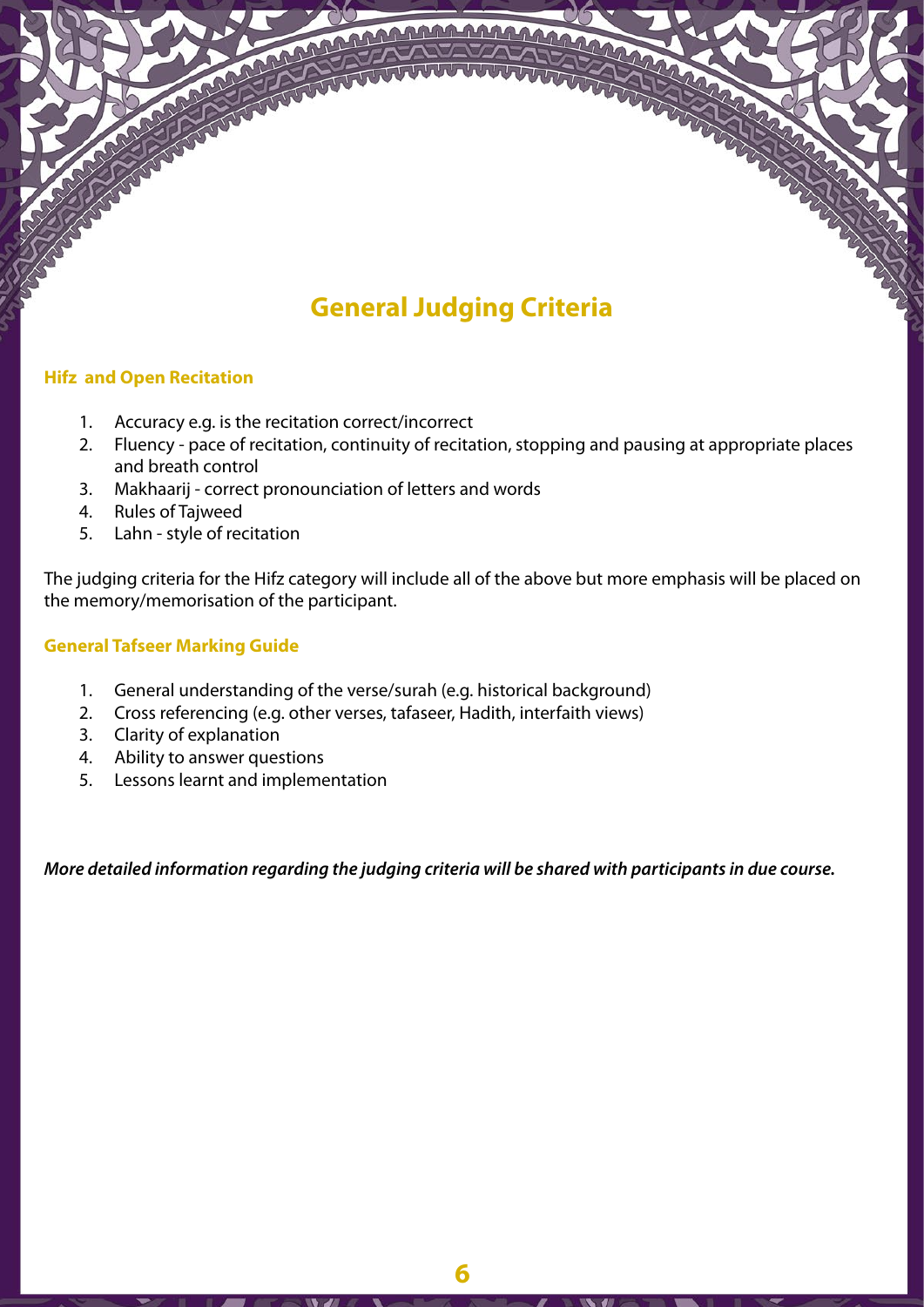# **Competition Rules**

### <span id="page-6-0"></span>**Dress Code:**

- Male: Khanzu/Dish Dashe/thawb
- Female: Loose Chadar/Abaya with modest head covering (maqnah, scarf or shella)

### *Please note: Good Akhlaq is expected from all participants at all times. Anyone not following the dress code above will have marks deducted from their final result.*

### **The Organisers/ Judges**

- Will carry out a brief on the rules and the marking system before the competition.
- The judges' decision will be final, with no appeal.
- They will judge every aspect very critically and they will maintain impartiality.
- The judges may be male or female. Participants will not be able to request to be assessed by a particular judge. For the Open Recitation and Hifz categories, we will try our best to accomodate all male participants with male judges and female participants with female judges, however there may be situations where this is not possible.

### **The Competition**

- The competition will take place in public where the participant shall recite in front of the judges. Other participants, spectators and the LFQC team members may also be present.
- As part of the registration process, participants can opt out of being photographed or being on video. If participants want to request no live streaming, this needs to be requested.
- The competition dates and times may change depending on unforeseen circumstances.
- Participants are only allowed to compete in their age group (based on their age on the date of the competition).
- If participants of the tafseer category prefer to present in another language, this needs to be requested during the registration process. All efforts to accomodate requests will be made but may not always be possible.
- Copies of the Mus'haf (Qur'an) shall be provided to the participants to be used during the competition. *Please note: Participants will be able to choose either the Uthman Taha or IndoPakistani print and will NOT be colour coded. [\(Examples of Uthman taha and Indo-Pakistani](#page-13-0)  [scripts\)](#page-13-0)*

*LFQC organizers reserve the right to dismiss, cancel and/or disqualify any participant without liability at any time, with immediate effect; this includes, but is not limited to, any participant who tampers with the operation of the competition or competition site or violates the terms and conditions, or any other applicable laws and regulations.* 

**7**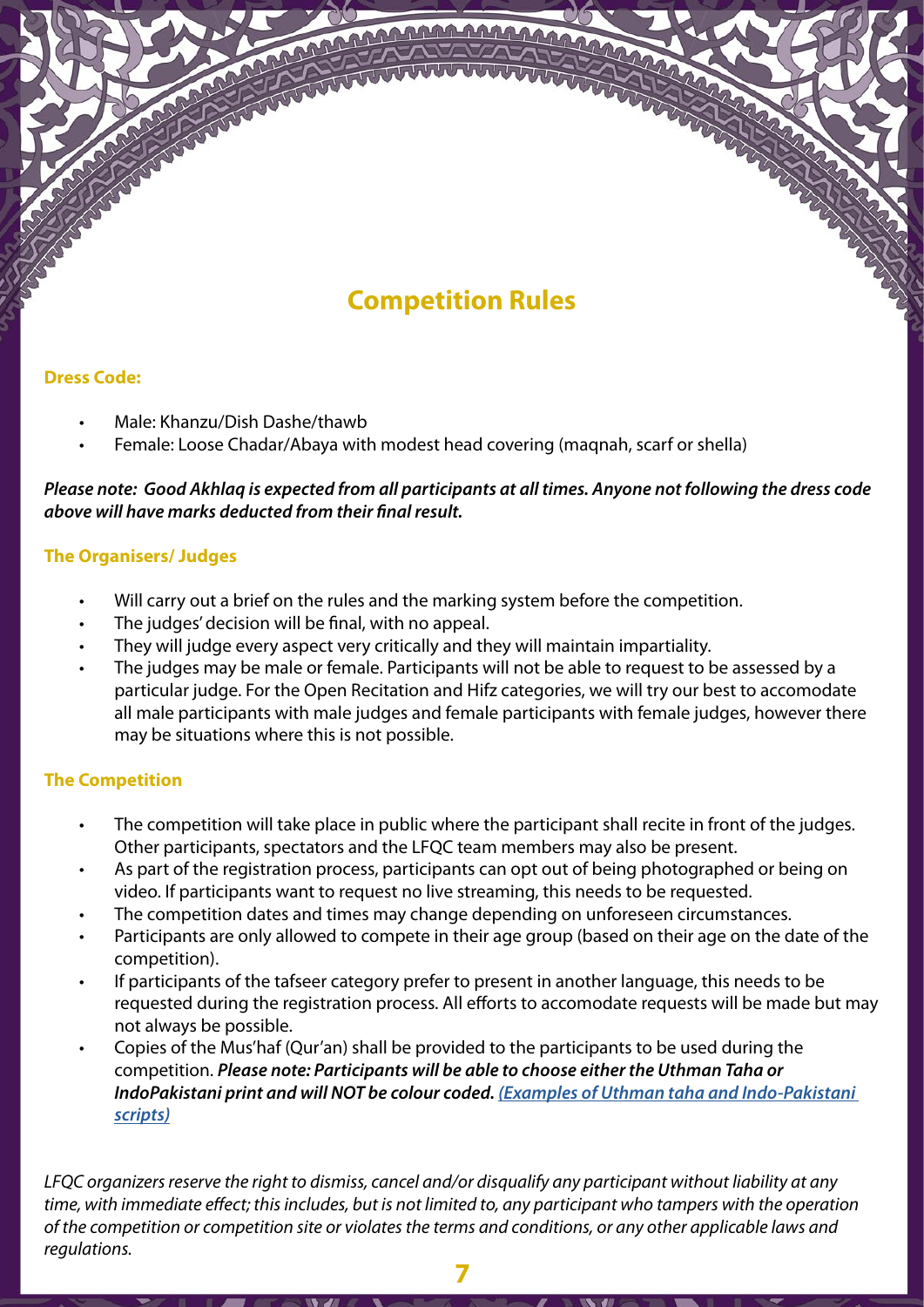# **Competition Questions**

### <span id="page-7-0"></span>**5-7 years**

*Open Recitation:* Surah Al-humazah (104), Surah As-Shams (91), Surah Al-lahab/Al-Masad (111), Surah Ad-Dhuha (93), Surah Az-Zalzala (99) *Hifz:* Surah Al-Buruj (85)

### **8-11 years**

*Open Recitation:* Surah Al-Hujuraat (49) and Surah Al-Hashr (59) *Hifz:* Surah Al-Buruj (85) and Surah At-Takweer (81) *Tafseer:* Surah Al-Qadr (97)

### **12-15 years**

**Open Recitation:** Anywhere from 25<sup>th</sup> to 30<sup>th</sup> Juz inclusive *Hifz:* Surah Al-Buruj (85), Surah At-Takweer (81) and Surah Al-Infitaar (82) *Tafseer:* Surah Al-Waaqiah (56:75-82) and Surah Ad-Dukhaan (44:1-6) - One of these two groups of verses will be asked. [\(Arabic and English Pages - Translation by Shakir\)](#page-8-0)

#### **16+ years**

*Open Recitation:* Anywhere in the Quran *Hifz:* Surah Al-Buruj (85), Surah At-Takweer (81), Surah Al-Infitaar (82), Surah Al-Hujuraat (49) and Surah Al-Hashr (59) *Tafseer:* Theme - "The Qur'an" Surah Ibrahim (14:1), Surah Al-Buruj (85: 21-22), Surah Al-Baqarah (2:185), Surah Al-Hashr (59:21), Surah Al-Baqarah (2:2), Surah Al-Qamar (54:32), Surah Az-Zumar (39:41), Surah Al-Isra (17:82), Surah At-Tariq (86:13- 14), Surah Al-Isra (17:9) [\(Arabic and English Pages - Translation by Shakir\)](#page-10-0)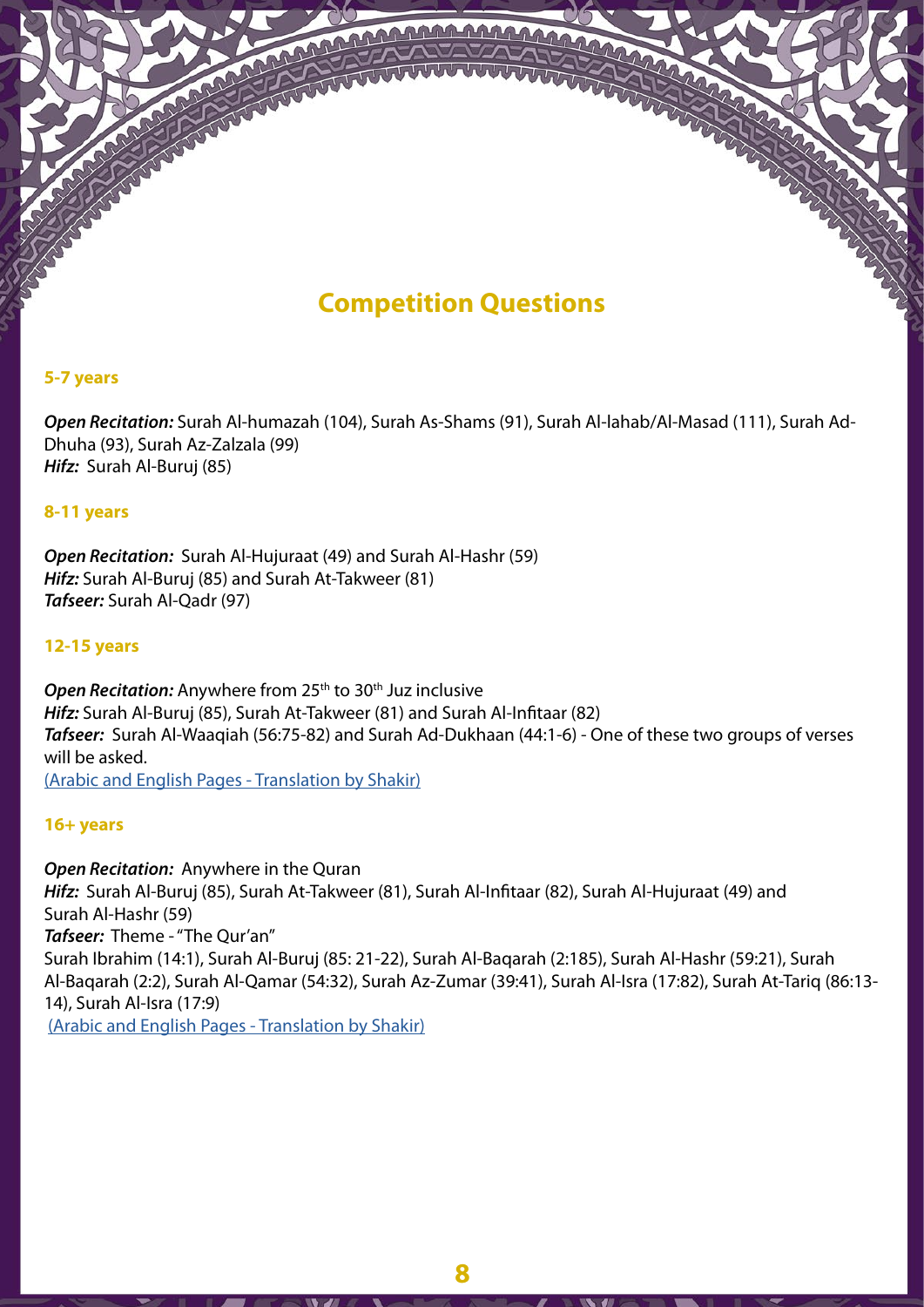### <span id="page-8-0"></span>**12-15yrs Tafseer Verses Group 1 Surah Al-Waaqiah (56:75-82)**

}75{ ِ ُوم ج ِع النُّ اق َو ِم ُ ب ِم ْس ََل أُق ف ر<br>ر [56:75] But nay! I swear by the falling of stars;

ِ

وَإِنَّهُ لَقَسَمٌ لَوْ تعْلَمُونَ عَظِيمٌ {76} ْ ا<br>ا  $\ddot{\phantom{0}}$ ِ إ َ [56:76] And most surely it is a very great oath if you only knew;

> نَّهُ لَقْرْآنٌ كَرِيمٌ {77} ِ إ [56:77] Most surely it is an honored Quran,

فِي كِتَابٍ مَكْنُونٍ {78} ت ِ [56:78] In a book that is protected

لَا يَمَسُّهُ إِلَّا الْمُطَهَّرُونَ {79}<br>. ب<br>: [56:79] None shall touch it save the purified ones.

تَنْزِيلٌ مِنْ رَبِّ الْعَالَمِينَ {80}<br>. .<br>.<br>. ن .<br>أ [56:80] A revelation by the Lord of the worlds.

أَفَيِهَٰذَا الْحَدِيثِ أَنْتُمْ مُدْهِنُونَ  $\{81\}$ }<br>uthen hold this announcement و<br>م ِ ت ້.<br>-ے<br>د ب ق<br>: [56:81] Do you then hold this announcement in contempt?

وَتَجْعَلُونَ رِزْقَكُمْ أَنَّكُمْ تُكَذِّبُونَ {82}<br>«Git) the lie vou make vour maa و<br>به ٍّ. ٔ ت ہ<br>ا [56:82] And to give (it) the lie you make your means of subsistence.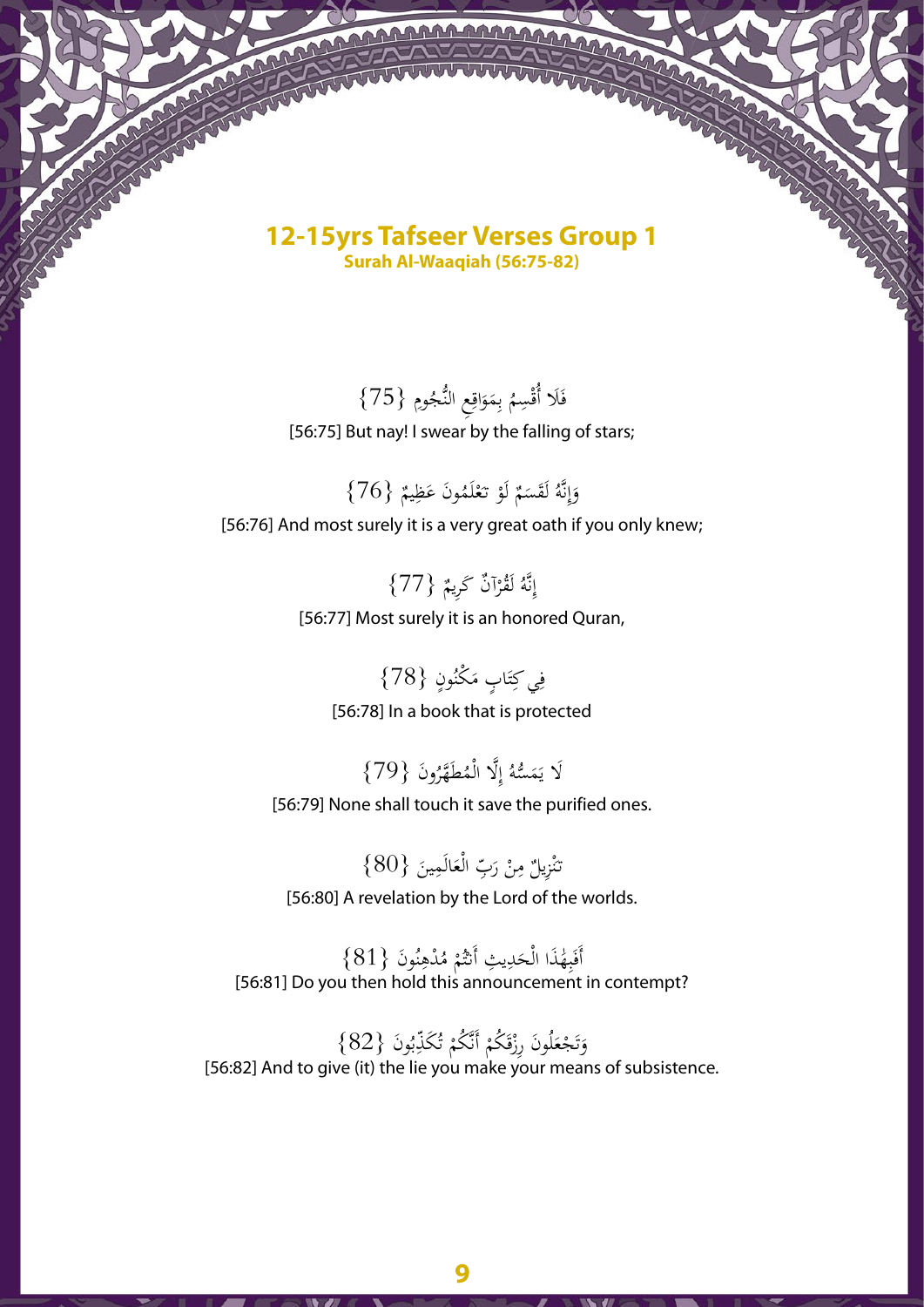### **12-15yrs Tafseer Verses Group 2 Surah Ad-Dukhaan (44:1-6)**

 $\{1\}$  حم [44:1] Ha Mim!

وَالْكِتَابِ الْمُبِينِ {2}<br>Book that makes ! ب ت  $\leq$ ٍ<br>ا [44:2] I swear by the Book that makes manifest (the truth).

نَّا أَنْزَلْنَاهُ فِي لَيْلَةِ مُبَارَكَةٍ ۽ إِنَّا كُنَّا مُنْذِرِينَ  $\{3\}$ <br>evealed it on a blessed pigbt surely We ن ِ ر<br>ء ب ا<br>ا ل زا<br>، .<br>. ٍ<br>ٍٍٍٍٍٍٍٍٍٍٍٍٍٍٍٍٍٍٍٍٍٍٍٍٍٍٍٍٍ إ [44:3] Surely We revealed it on a blessed night surely We are ever warning

> ِ ٍيم }4{ َك ٍر ح َ ُق ُ ك ُّل أَم ْر ف ُ َا يـ ِيه ف ْ

[44:4] Therein every wise affair is made distinct,

أَمْرًا مِنْ عِنْدِنَا <sub>ۚ</sub> إِنَّا كُنَّا مُرْسِلِينَ {5}<br>. ِ ن ِ ن ِ

[44:5] A command from Us; surely We are the senders (of messengers),

رَحْمَةً مِنْ رَبِّكَ ۦ إِنَّهُ هُوَ السَّمِيعُ الْعَلِيمُ {6}<br>rom your Lord\_surely He is the Hearin َ ا<br>ِإِ ِ<br>بُ بار ر<br>ا ہ<br>د [44:6] A mercy from your Lord, surely He is the Hearing, the Knowing,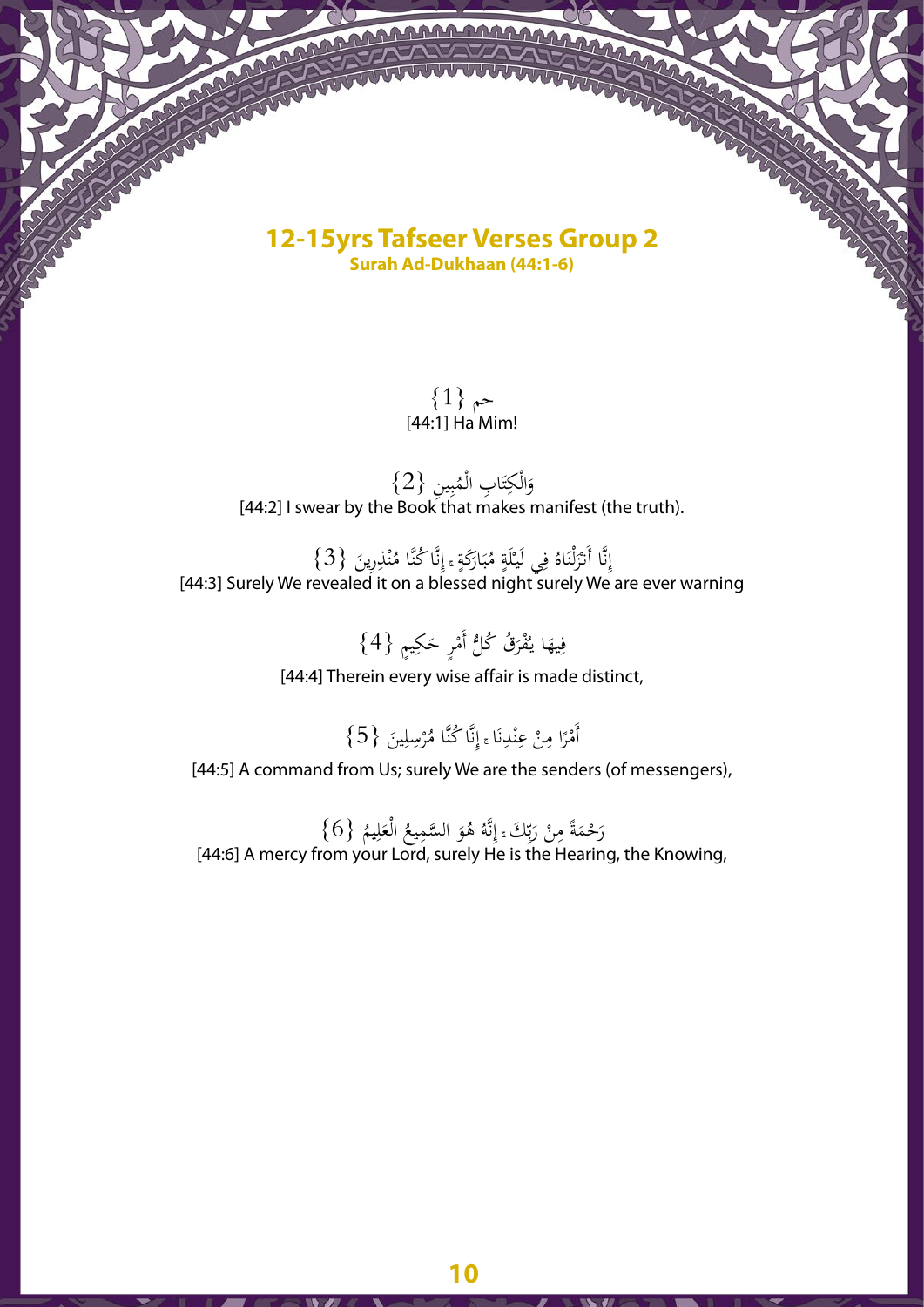### **16+yrs Tafseer Verses**

<span id="page-10-0"></span>الر ۽ كِتَابٌ أَنْزَلْنَاهُ إِلَيْكَ لِتُحْرِجَ النَّاسَ مِنَ الظُّلُمَاتِ إِلَى النُّورِ بِإِذْنِ رَبِّهِمْ إِلَىٰ صِرَاطِ الْعَزِيزِ الْحَمِيلِ {1}<br>flam Ba (This is) a Book which We have revealed to you that you may bri ه<br>i ر<br>ર ِ با<br>ز ر<br>ہا ِ<br>ب ِ<br>ِإِ ت <u>با</u> اُ ل زا<br>م .<br>د ت ِ [14:1] Alif Lam Ra. (This is) a Book which We have revealed to you that you may bring forth men, by their Lord's permission from utter darkness into light-- to the way of the Mighty, the Praised One,

> بَلْ هُوَ قُرْآنٌ مَجِيدٌ {21}<br>-ب [85:21] Nay! it is a glorious Quran, فِي لَوْحٍ مَحْفُوظٍ {22} [85:22] In a guarded tablet.

شَهْرُ رَمَضَانَ الَّذِي أُنْزِلَ فِيهِ الْقُرْآنُ هُدًى لِلنَّاسِ وَبِيِّنَاتٍ مِنَ الْهُدَىٰ وَالْفُرْقَانِ ءفَمَنْ شَهِدَ مِنْكُمُ الشَّهْرَ فَلْيَصُمْهُ ، وَمَنْ كَانَ مَرِيضًا<br>تَمَسَعَلَمُ مَسَوَّمَةً مِنْ يَمَسَعُ م م<br>ء َ ـا<br>ا ن ِ <u>ّز</u> َ ي م:<br>. ٍ<br>بر :<br>أ را<br>تە ْ أَوْ عَلَىٰ سَفَرٍ فَعِدَّةٌ مِنْ أَيَّامٍ أُخَرَ 见 يُرِيدُ اللَّهُ بِكُمُ الْيُسْرَ وَلَا يُرِيدُ بِكُمُ الْعُسْرَ وَلِتُكْمِلُوا الْعِدَّةَ وَلِتُكَبِّرُوا اللَّهَ عَلَىٰ مَا هَدَاكُمْ وَلَعَلَّكُمْ<br>- ( 105 مَسْلَمَ الْ َ َ **ء** ت ا ل َ ت ا ل َ َ َ تَشْكَرُونَ {185}<br>the Quran was r ت

[2:185] The month of Ramazan is that in which the Quran was revealed, a guidance to men and clear proofs of the guidance and the distinction; therefore whoever of you is present in the month, he shall fast therein, and whoever is sick or upon a journey, then (he shall fast) a (like) number of other days; Allah desires ease for you, and He does not desire for you difficulty, and (He desires) that you should complete the number and that you should exalt the greatness of Allah for His having guided you and that you may give thanks.

لَوْ أَنْزَلْنَا هَٰذَا الْقُرْآنَ عَلَىٰ جَبَلٍ لَرَأَيْتَهُ حَاشِعًا مُتَصَدِّعًا مِنْ حَشْيَةِ اللَّهِ ۽ وَتِلْكَ الْأَمْثَالُ نَضْرِبُهَا لِلنَّاسِ لَعَلَّهُمْ يَتَفَكَّرُونَ {21}<br>You would certainly baye seen it fall ،<br>ء ׇ֪֪֪֪֪֪֪֪֪֪֪֪֪֪֦֧֧֧֪֪֪֦֧֧֪֪֪֦֧֡֞֝֝֝֬֟֓֝֬֝֟֓֝֬֝<br>֧֪֪֧֝ َ ث ا<br>ا ِ ن<br>تر و<br>ا بہ<br>د ت ت .<br>. را<br>د .<br>د ب ہ<br>س ر<br>-ة<br>, ل :<br>نه .<br>م [59:21] Had We sent down this Quran on a mountain, you would certainly have seen it falling down, splitting asunder because of the fear of Allah, and We set forth these parables to men that they may reflect.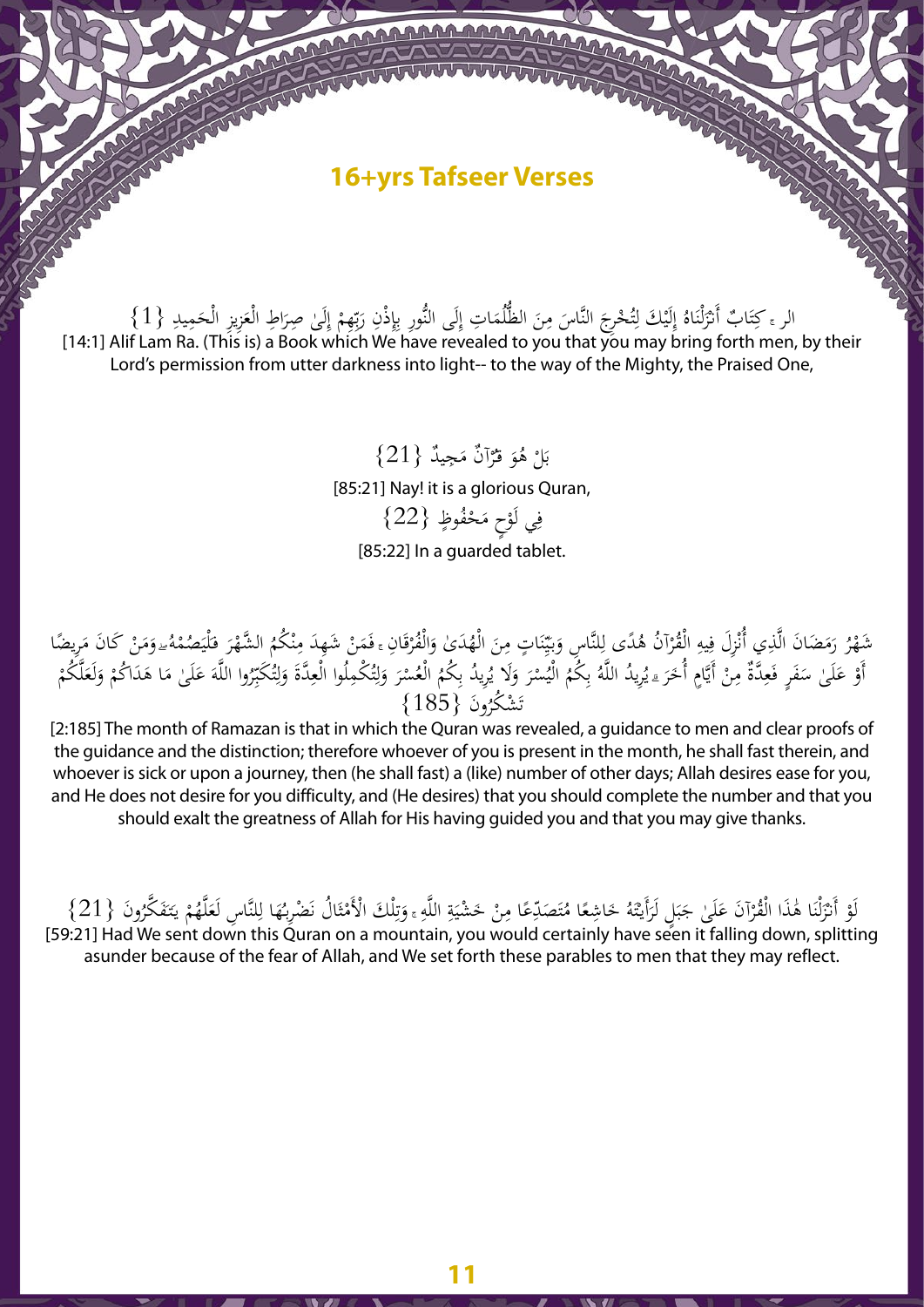### **16+yrs Tafseer Verses**

ذَٰلِكَ الْكِتَابُ لَا رَيْبَ فِيهِ هُدًى لِلْمُتَّقِينَ {2} ِ<br>ل ي َ ت  $\leq$ ِ

[2:2] This Book, there is no doubt in it, is a quide to those who quard (against evil).

وَلَقَدْ يَسَّرْنَا الْقُرْآنَ لِللَّكِّرِ فَهَلْ مِنْ مُدَّكِرٍ {32}<br>pade the Ouran easy for remembrance but ֧֓<mark>֓</mark> ِرِ ن ز<br>ف ه<br>ا

[54:32] And certainly We have made the Quran easy for remembrance, but is there anyone who will mind?

نَّا أَنْزَلْنَا عَلَيْكَ الْكِتَابَ لِلنَّاسِ بِالْحَقِّ فَمَنِ اهْتَدَىٰ فَلِنَفْسِهِ وَمَنْ ضَلَّ فَإِنَّمَا يَضِلُّ عَلَيْهَا وَمَا أَنْتَ عَلَيْهِمْ بِوَكِيلٍ {41}<br>All Suraly We have revealed to you the Book with the و<br>' د<br>ما ء<br>-ہ<br>۔ ֡֡֘<sup>֟</sup> ء<br>۔ یا<br>. ه<br>د ِ<br>⊦ ت  $\leq$ ً<br>د ل زا<br>م ِ إ [39:41] Surely We have revealed to you the Book with the truth for the sake of men; so whoever follows the right way, it is for his own soul and whoever errs, he errs only to its detriment; and you are not a custodian over them

> وَتُنَزِّلُ مِنَ الْقُرْآنِ مَا هُوَ شِفَاءٌ وَرَحْمَةٌ لِلْمُؤْمِنِينَ <sub>لا</sub>وَلَا يَزِيدُ الظَّالِمِينَ إِلَّا خَسَارًا {82}<br>veal of the Quran that which is a bealing and a mercy to the believers a يز<br>-ه<br>c ن  $\overline{\phantom{a}}$ ِ م<br>ا و<br>: .<br>ء

و<br>د [17:82] And We reveal of the Quran that which is a healing and a mercy to the believers, and it adds only to the perdition of the unjust.

> نَّهُ لَقَوْلَ فَصْلٌ {13}<br>. ِ إ [86:13] Most surely it is a decisive word, وَمَا هُوَ بِالْهَزْلِ {14}<br>. .<br>نر َ [86:14] And it is no joke.

إِنَّ هَٰذَا الْقُرْآنَ يَهْدِي لِلَّتِي هِيَ أَقْوَمُ وَيُبَشِّرُ الْمُؤْمِنِينَ الَّذِينَ يَعْمَلُونَ الصَّالِحَاتِ أَنَّ لَهُمْ أَجْرًا كَبِيرًا  $\{9\}$ <br>elv this Quran quides to that which is most upright and gives goo م<br>م ِ<br>َا ن ِ ب ه<br>د و<br>ر ْ ڶ ֪֪֪֝<del>֓</del><br>֧֪֖֖֖֖֖֖֝֓֓֓ ة<br>.. إ [17:9] Surely this Quran guides to that which is most upright and gives good news to the believers who do

good that they shall have a great reward.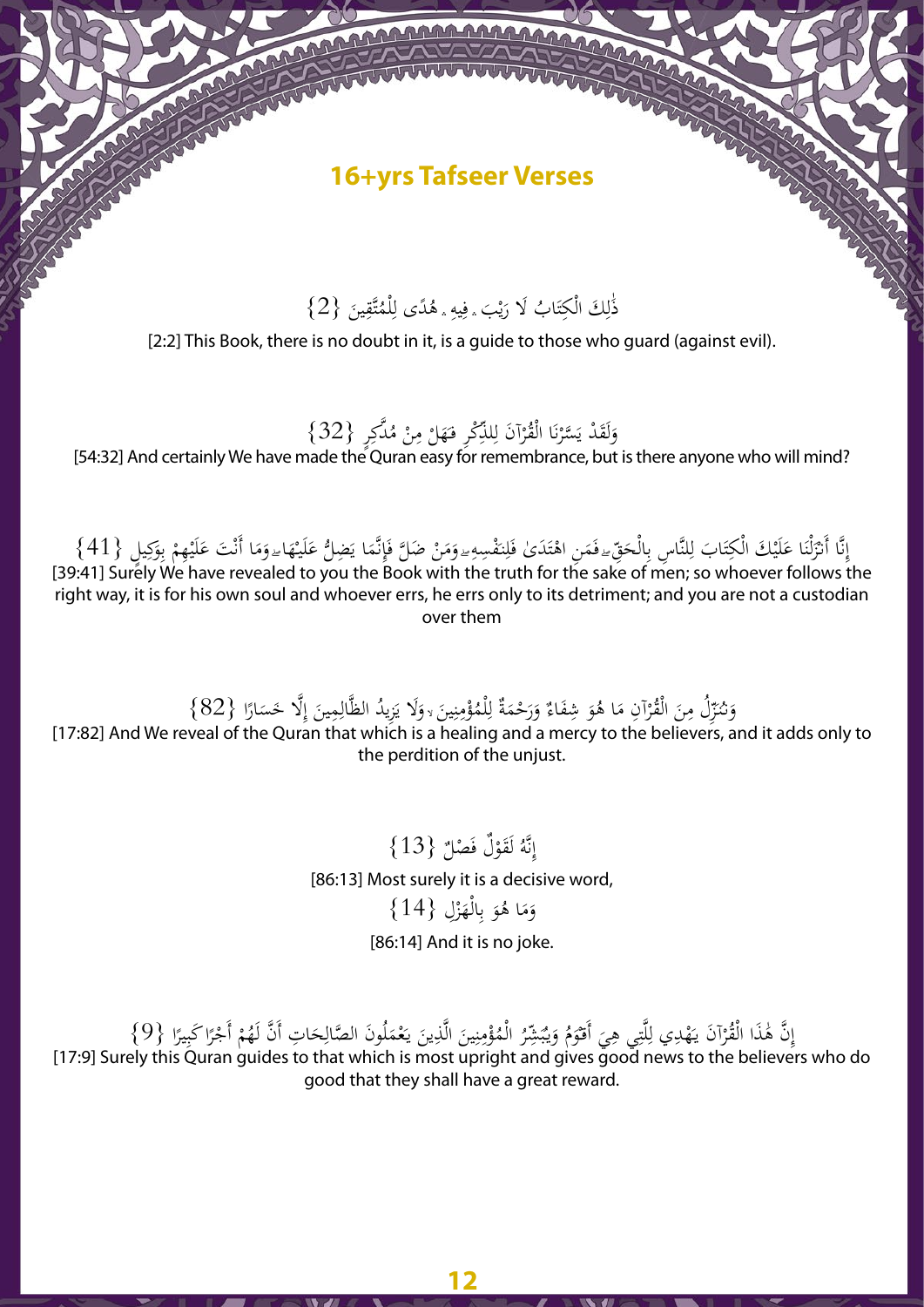### **Useful Resources**

### <span id="page-12-0"></span>[Tanzil.net](http://Tanzil.net)

A good comprehensive that includes multiple translations, audio and is also in Uthmani script

### [Zekr](http://zekr.org/)

A comprehensive quranic software that allows searching, multiple translations and audio

[Quran.com](http://Quran.com) A simple website to view the quran, multiple translations and audio

### [www.quranflash.com/books/Tajweed](http://www.quranflash.com/books/Tajweed)

A website to view and read many different versions of Quranic Texts including a tajweed colour coded **Ouran** 

[www.abouttajweed.com](http://www.abouttajweed.com) A comprehensive Tajweed related website

[www.quranreading.com/Tajweed-Quran](http://www.quranreading.com/Tajweed-Quran) A website detailing Tajweed rules, for beginners and advanced alike

### **Shia Tafaseer References**

Al-Mizaan (Arabic, Farsi and partially translated in English) by Allama Taba-tabai [www.almizan.org](http://www.almizan.org)

An Enlightening Commentary into the Light of the Holy Quran by a Group of Muslim Scholars: [www.al-islam.org/enlightening-commentary-light-holy-quran-vol-1](http://www.al-islam.org/enlightening-commentary-light-holy-quran-vol-1)

Tafseer Namuneh (Farsi) by Ayatollah Makaarim Shirazi

The Study Quran by Seyyed Hossein Nasr et al.

### **Sunni Tafaseer References**

[www.altafsir.com/Tafasir.asp?&tDisplay=no&LanguageID=2](http://www.altafsir.com/Tafasir.asp?&tDisplay=no&LanguageID=2) A website to view common Sunni Tafaaseer in English

[www.qtafsir.com](http://www.qtafsir.com) A Sunni Tafseer - Tafseer of ibn Kathir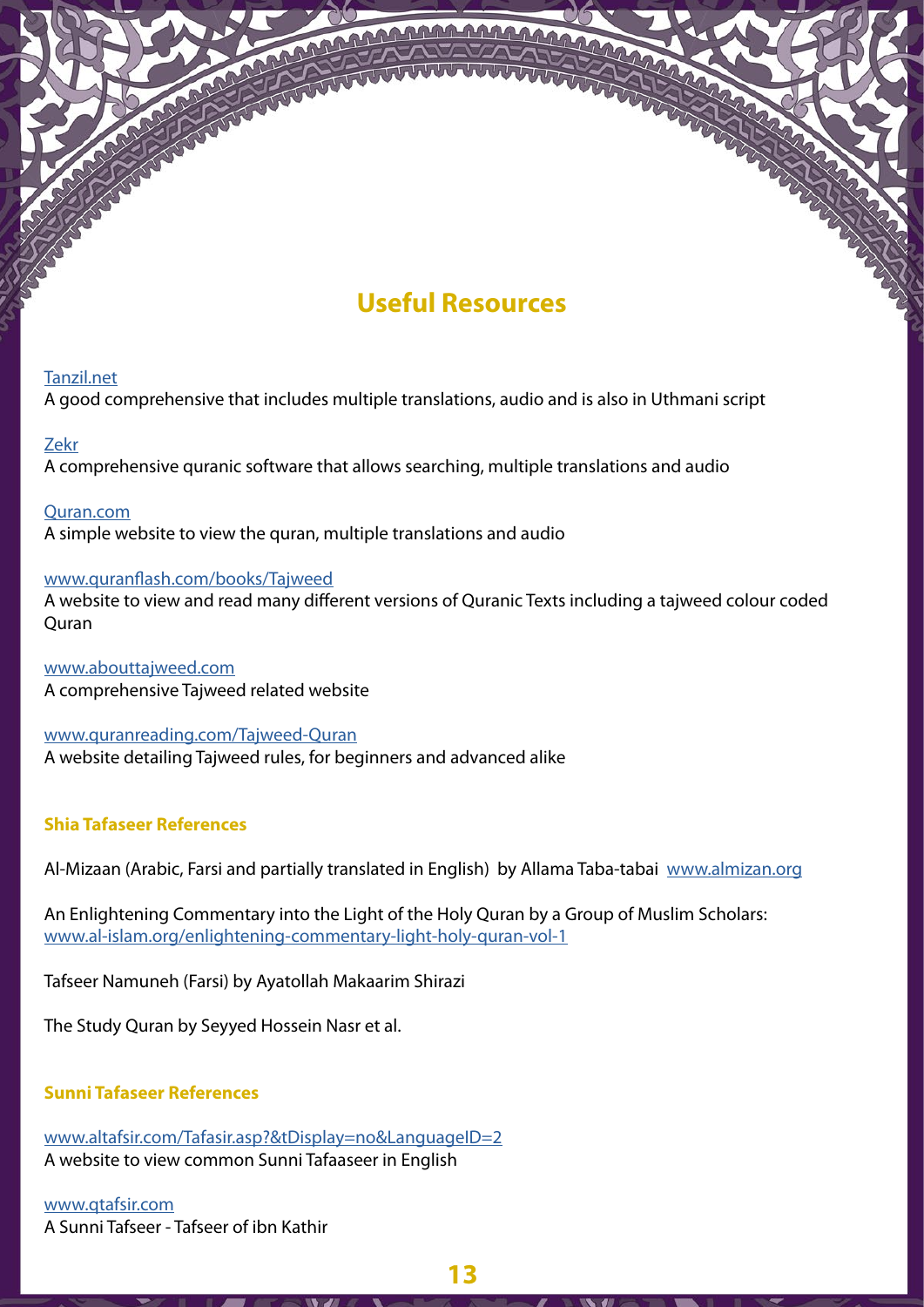### <span id="page-13-0"></span>**Uthman Taha Script**

جَآهُكَ ٱلَّذِينَ يُؤْمِنُهُنَ كَايَنْتَنَافَقُلَّ مَ نَابَ مِنْ بَعَدِهِ وَأَصْلَحَ فَأَنَّهُ لَ ٱلْآيَدَ وَلِتَسْتَبِينَ سَبِيلُ ٱ قُلْ إِنِّي ثُمِيتُ أَنَّ أَعْبُدَ ٱلَّذِينَ تَدْعُونَ مِن دُونِ ٱ تُمُّقَدَّ صَلَلَتُ}ذَاوَمَآأَنآمِرَ سَنَ ٱلْمُ قُلْ إِنَّى عَلَىٰ بَيِّنَةٍ مِّن زَّذٍ وَكَذَّبَتُكُمْ تَسْتَعْجِلُونَ بِدِيَّانِ ٱلْحُكْمُ إِلَّا شَيْئِهِ مِّنَ ٱلْحَقِّ الْفَصِيلِينَ إِنَّ قُلْ لَوْأَنَّ عِندِي مَا تَسْتَعْجَلُونَ بِهِ أَلْأَمْرُ بَيْنِ وَبَيْنَكُمْ وَأَنَّهُ أَعْسَلَهُ بِالظَّلِيمِنَ [5] ﴾ وَعِسْدَهُ، مَفَاتِحُ ٱلْغَيْبِ لَا يَعْلَمُهَآ إِلَّا هُوَّ وَيَعْلَمُ مَا وَ ¢ ابَرِ وَٱلۡبَحۡرِۚ وَمَاشَـقُطُ مِن وَرَقَــۃٍ إِلَّا يَعۡـلَمُهَاوَلَاحَبَـٰٓةٍ .<br>.<br>پْهُلُمُكَنِّ ٱلْأَرْضِ وَلَارَطَبِ وَلَا يَابِسٍ إِلَّا فِي كِنَكٍ مُّبِينِ لِنَّهَا **WANNAMAY IT! NAVALANA** 



### **Indo-Pakistani Script**